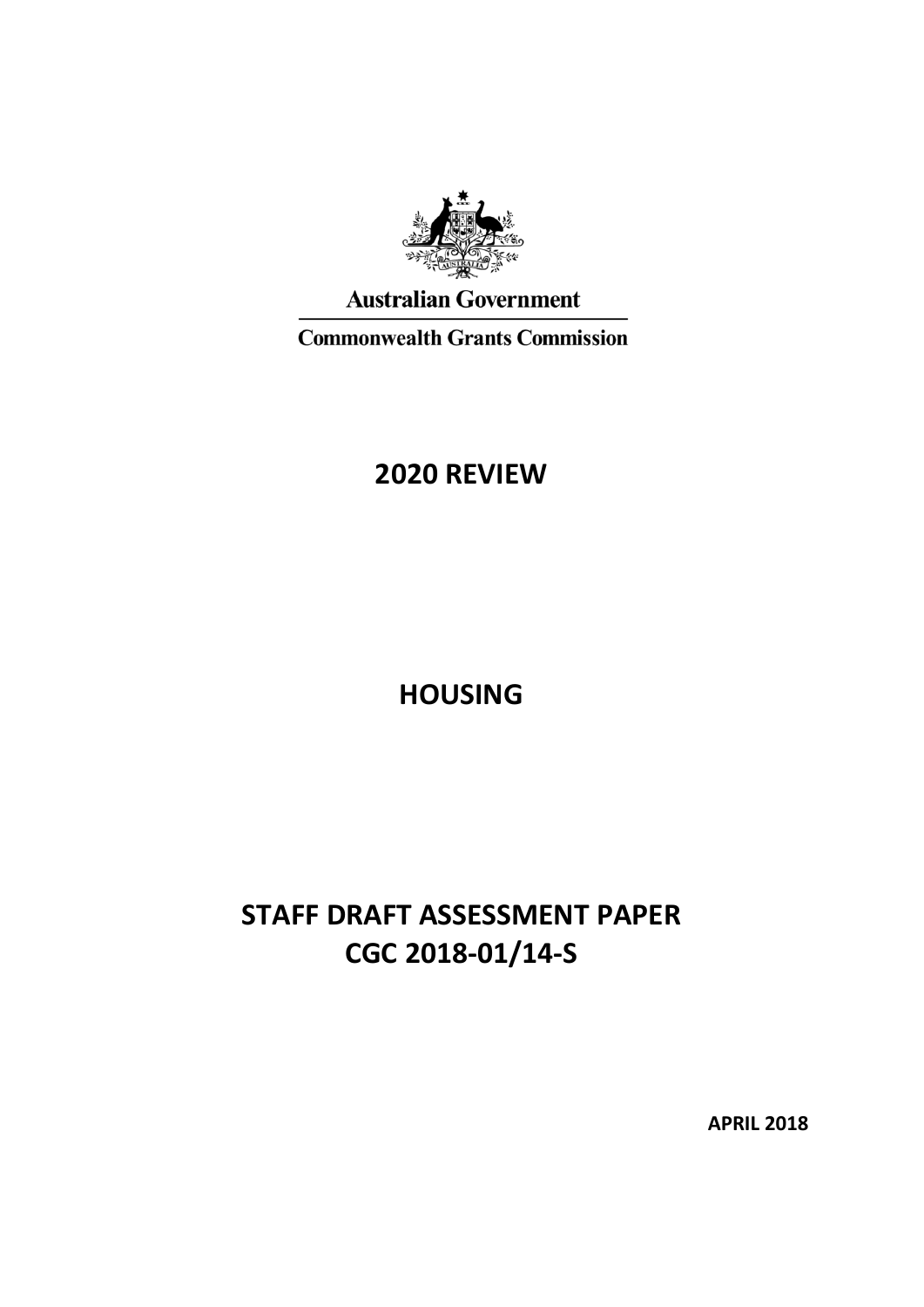| Paper issued               | 20 April 2018                                                                                                                                                                                                                                            |
|----------------------------|----------------------------------------------------------------------------------------------------------------------------------------------------------------------------------------------------------------------------------------------------------|
| Commission contact officer | Robert Walters, 02 6229 8866, robert.walters@cgc.gov.au                                                                                                                                                                                                  |
| Submissions sought by      | 31 August 2018.                                                                                                                                                                                                                                          |
|                            | Submissions should be emailed in Word format to                                                                                                                                                                                                          |
|                            | secretary@cgc.gov.au.                                                                                                                                                                                                                                    |
|                            | Submissions of more than 10 pages in length should include a                                                                                                                                                                                             |
|                            | summary section.                                                                                                                                                                                                                                         |
| Confidential material      | It is the Commission's normal practice to make State<br>submissions available on its website under the CC BY licence,<br>allowing free use of content by third parties.                                                                                  |
|                            |                                                                                                                                                                                                                                                          |
|                            | Further information on the CC BY licence can be found on the<br>Creative Commons website (http://creativecommons.org).                                                                                                                                   |
|                            | Confidential material contained in submissions must be<br>clearly identified or included in separate attachment/s, and<br>details provided in the covering email. Identified confidential<br>material will not be published on the Commission's website. |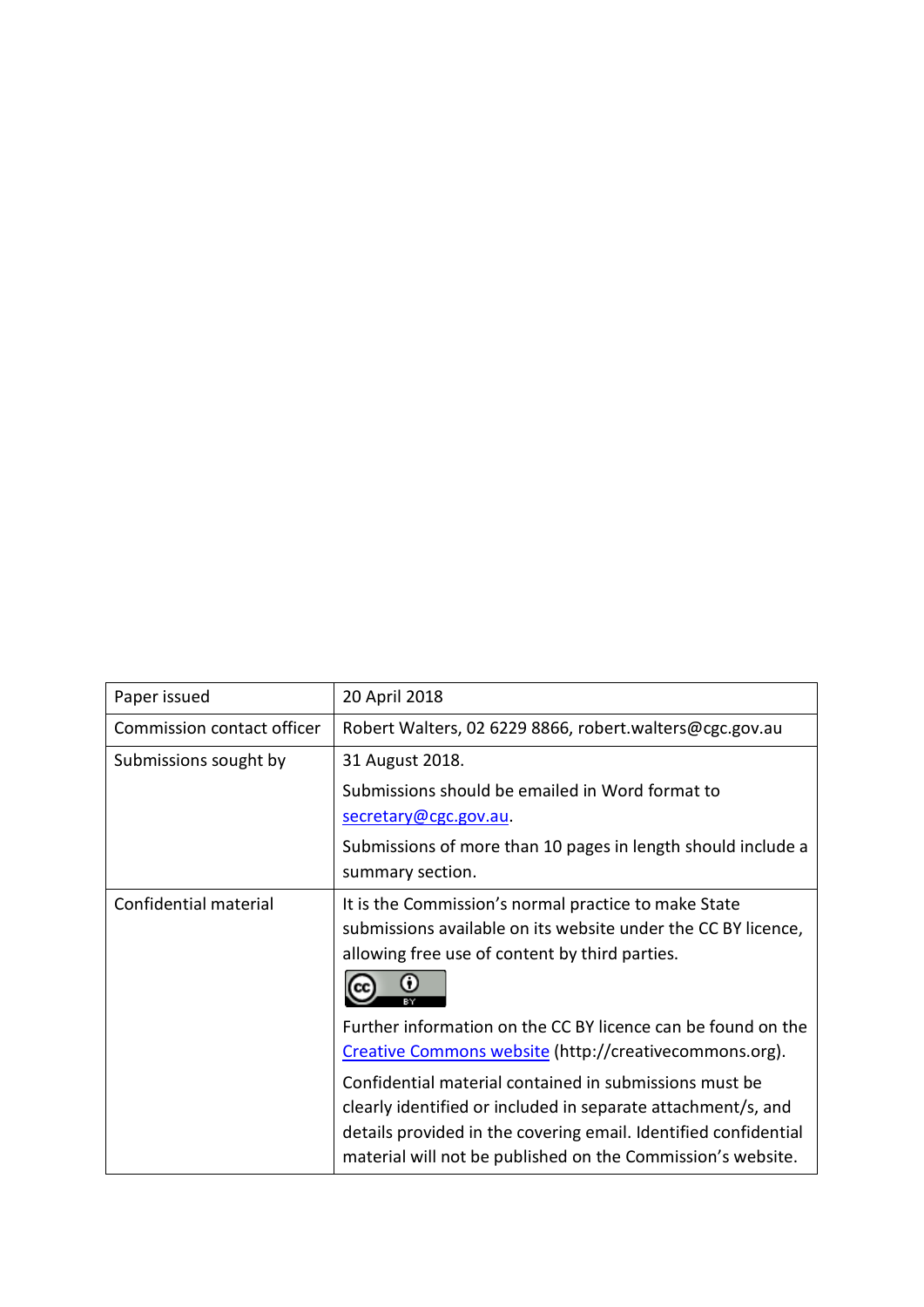# **CONTENTS**

| <b>HOUSING</b>                                            | 1              |
|-----------------------------------------------------------|----------------|
| <b>2015 REVIEW APPROACH</b>                               | 1              |
| SERVICES INCLUDED IN THIS CATEGORY                        | 1              |
| CATEGORY AND COMPONENT EXPENSES                           | 1              |
| DATA SOURCES AND ASSESSMENT METHODS                       | $\overline{2}$ |
| <b>ISSUES AND ANALYSIS</b>                                | 4              |
| CENSUS DATA VERSUS AIHW DATA                              | 4              |
| THE IMPACT OF THE COST OF LAND                            | 8              |
| THE IMPACT OF POLICIES ON AFFORDABLE HOUSING              | 10             |
| THE ASSESSMENT FOR FIRST HOME OWNER GRANTS AND STAMP DUTY |                |
| <b>CONCESSIONS</b>                                        | 11             |
| UPDATING WEIGHTS AHEAD OF THE DRAFT REPORT                | 11             |
| OTHER ISSUES CONSIDERED AND SETTLED                       | 12             |
| <b>CONCLUSION AND WAY FORWARD</b>                         | 12             |
| PROPOSED ASSESSMENT STRUCTURE                             | 12             |
| DATA / INFORMATION SOUGHT FROM STATES                     | 13             |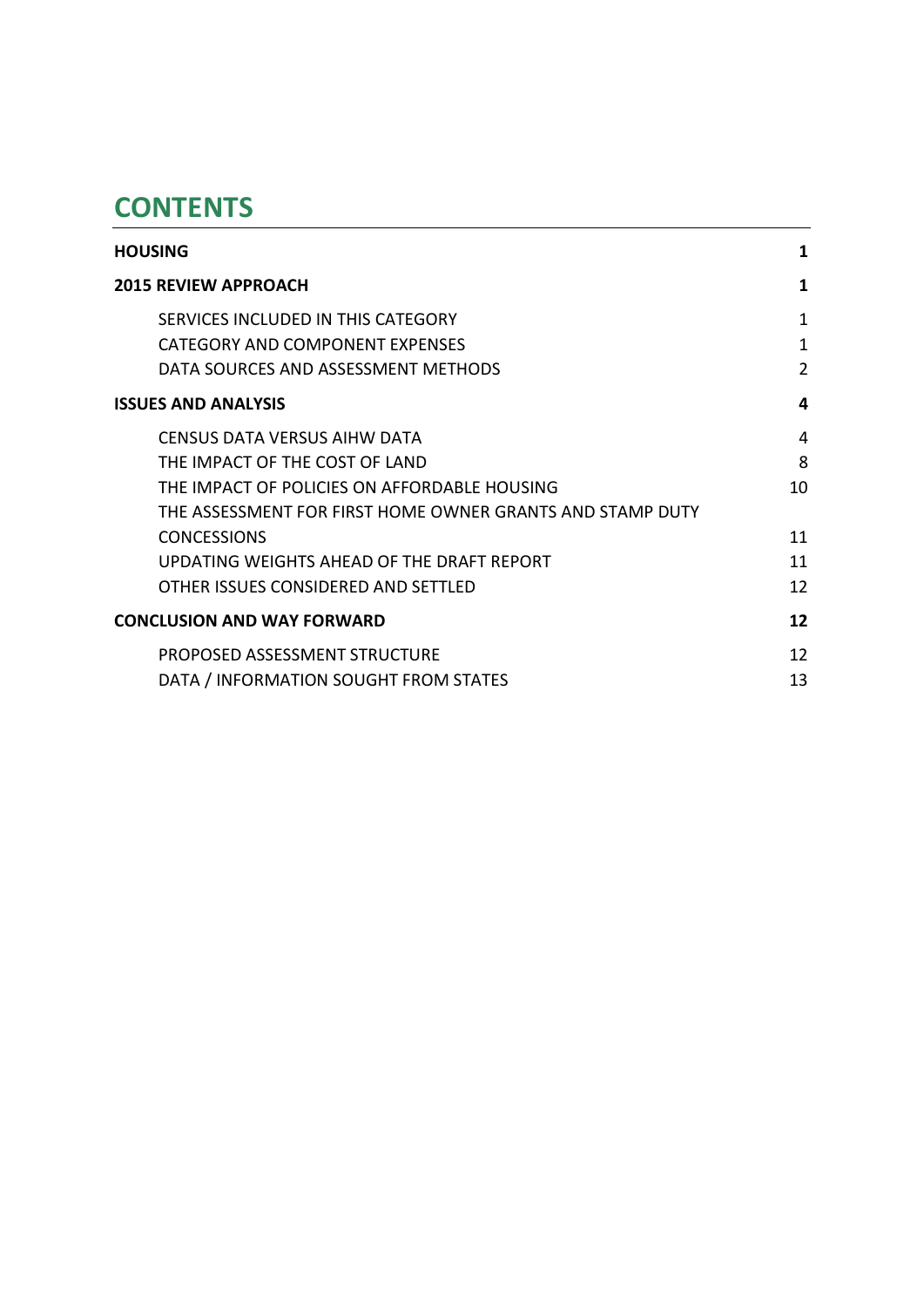# <span id="page-3-0"></span>**HOUSING**

1 This paper provides the Commission staff proposals for the assessment of Housing expenses for the 2020 Review.

# <span id="page-3-1"></span>**2015 REVIEW APPROACH**

# <span id="page-3-2"></span>**Services included in this category**

- 2 The Housing category includes expenses on:
	- all social housing services provided by the general government sector and public non-financial corporations (PNFCs) and subsidies to community housing providers
	- first home owner expenses, such as First Home Owner Grants (FHOGs) and stamp duty concessions
	- private rental assistance and other forms of home purchase assistance.
- 3 The category excludes spending on:
	- accommodation for State employees, such as teachers and police officers in remote areas, which is assessed in the relevant functional categories
	- residential institutions mainly providing living quarters for people with special needs such as the young or the disabled
	- homeless persons assistance.
- 4 Revenue from rents for social housing is also included.

### <span id="page-3-3"></span>**Category and component expenses**

- 5 Assessments are made for each of the following components:
	- gross operating expenses net of depreciation (services expenses)
	- revenue
	- first home owner expenses.
- 6 Investment and depreciation expenses for housing are included in the capital assessments.
- 7 [Table 1](#page-4-1) shows the breakdown of State expenses in 2016-17.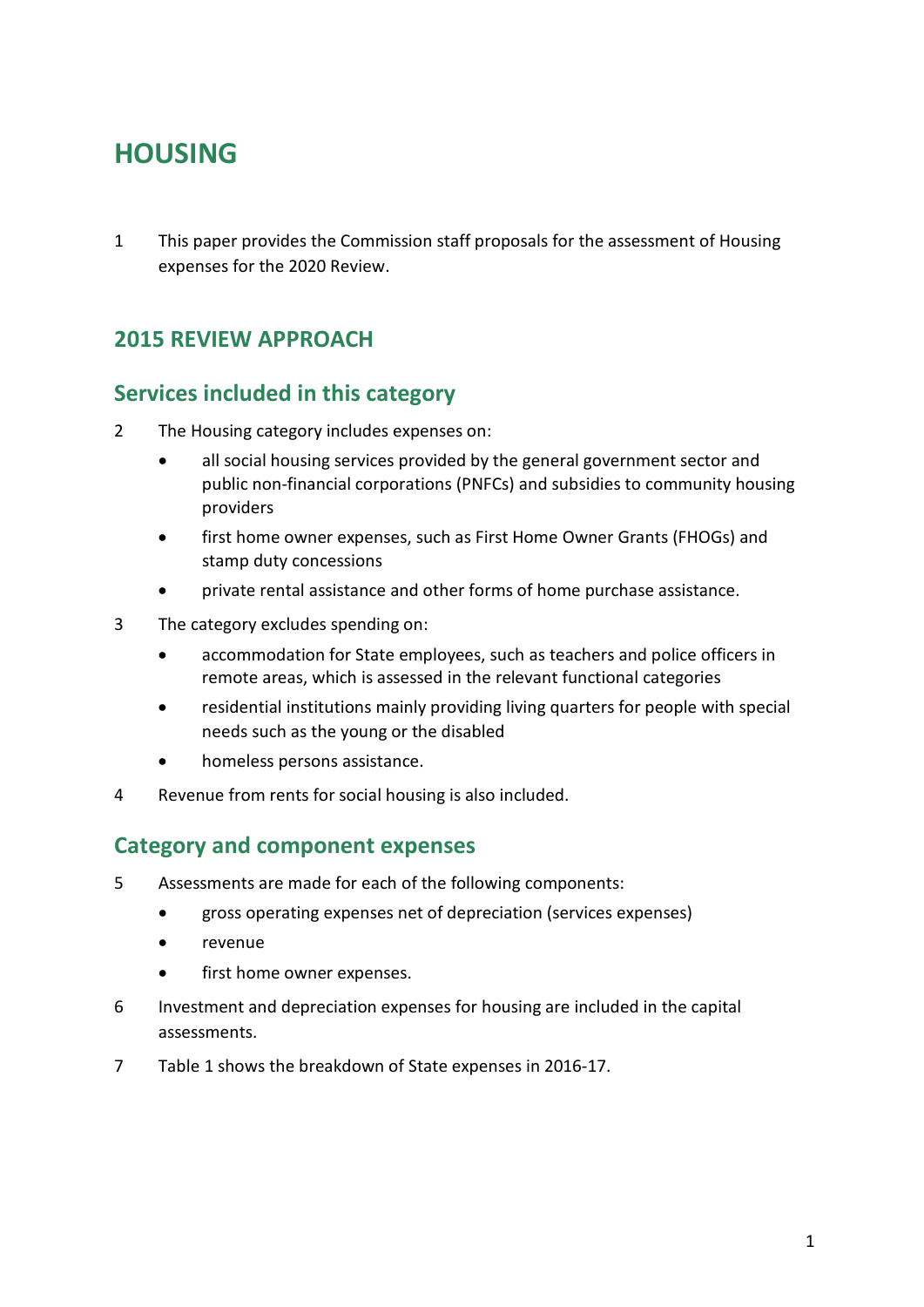<span id="page-4-1"></span>

| Table 1 | Housing category expenses by component, 2016-17 |
|---------|-------------------------------------------------|
|---------|-------------------------------------------------|

|                           | Amount  |
|---------------------------|---------|
|                           | \$m     |
| Service expenses          | 5452    |
| Revenue                   | $-3241$ |
| First home owner expenses | 1 2 1 6 |
| Total                     | 3 4 2 7 |
| _                         |         |

Note: Excludes depreciation expenses.

Source: Australian Bureau of Statistics (ABS) Government Finance Statistics data, adjusted to exclude expenses funded by 'no Impact' Commonwealth payments.

## <span id="page-4-0"></span>**Data sources and assessment methods**

### *Service expenses*

- 8 This component includes State expenses on all four types of social housing.
	- Public housing, which is the public rental housing owned (or leased) and managed by State governments. It is provided both by the general government sector and PNFCs. Most States provide public housing through public housing authorities, but Queensland, Tasmania and the Northern Territory provide it through State government departments.
	- State-owned and managed Indigenous housing (SOMIH). In 2017, SOMIH operated in New South Wales, Queensland, South Australia, Tasmania and the Northern Territory.
	- Indigenous community housing organisation (ICHO) dwellings.
	- Mainstream community housing managed by not-for-profit organisations. It offers medium- or long-term tenure for low-income individuals and families.
- 9 Public housing is the dominant component of the social housing stock but community housing has been growing rapidly in recent years.
- 10 The assessment recognises that the use and cost of providing social housing services is affected by the income, Indigenous status and location of households.
- 11 Social housing use is measured using ABS Census data on the number of households in social housing broken down by income, Indigenous status and location. For this purpose, low-income households are defined as those with an equivalised total household income<sup>[1](#page-4-2)</sup> of less than \$650 per week at the time of the 2016 Census. This definition broadly accords with the average income eligibility thresholds for access to public housing by a single person. The Census household data are inflated by State population growth to obtain data for each assessment year.

<span id="page-4-2"></span><sup>&</sup>lt;sup>1</sup> An equivalising factor is used to adjust the actual incomes of households in a way that enables analysis of the relative wellbeing of households of different size and composition.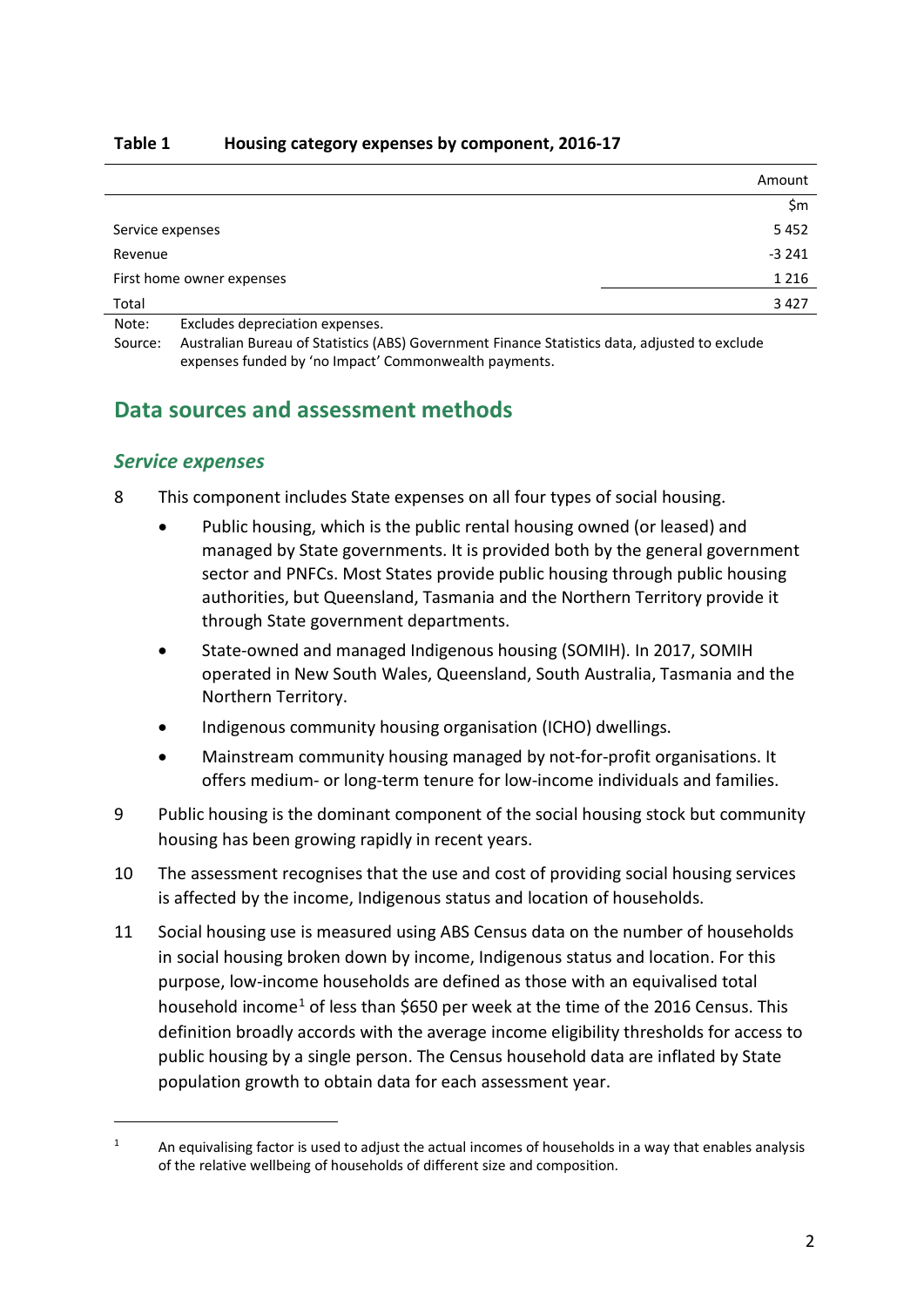- 12 The extra costs of maintaining housing for Indigenous tenants are taken into account by applying an Indigenous cost weight to the number of Indigenous households living in Indigenous-specific dwellings. The number of those households is estimated using data in the Productivity Commission's *Report on Government Services*.
- 13 Maintenance costs, which are estimated as 25% of State expenses on social housing, are affected by influences such as wage level differences and the cost of materials. The latter are better captured by differences in construction costs, which the Commission derived from data in the Rawlinsons Australian Construction Handbook. Using judgement, the factor applied to maintenance expenses was derived as a 50% weighting of the housing location factor and a 50% weighting of the Rawlinson's constructions cost factor.

#### *Revenue*

 $\overline{a}$ 

- 14 Social housing is targeted at low-income households and rents are set as a proportion of household income.
- 15 The revenue assessment recognises the effects of household income, Indigenous status and remoteness on rent revenue. Again, ABS Census data are used to measure household numbers.

### *First home owner expenses*

- 16 Data on the costs to States of FHOGs and stamp duty concessions are obtained via State data requests.
- 17 These expenses are assessed on an equal per capita (EPC) basis because the Commission was unable to find a policy neutral, reliable measure of factors which may drive them.

#### *Investment and depreciation*

- 18 Investment<sup>[2](#page-5-0)</sup> and depreciation expenses are assessed as part of the assessments for the capital categories. Those assessments measure the need for housing investment and depreciation by reference to the cost weighted number of households in social housing derived for the Housing category's services expenses component. The following cost weights are applied in the assessment.
	- Indigenous cost weight. It is applied only to housing built specifically for Indigenous tenants (SOMIH and dwellings managed by funded ICHOs) because

<span id="page-5-0"></span><sup>&</sup>lt;sup>2</sup> A quarter of National partnership on remote Indigenous housing (NPARIH) funding was excluded from State investment spending and from the NPP treated as affecting the GST distribution, based on new housing constituting some 50% of NPARIH funds at the national level, part of which was geared to lifting the overall stock in each State so that service standards approached or equalled those provided in non-remote communities.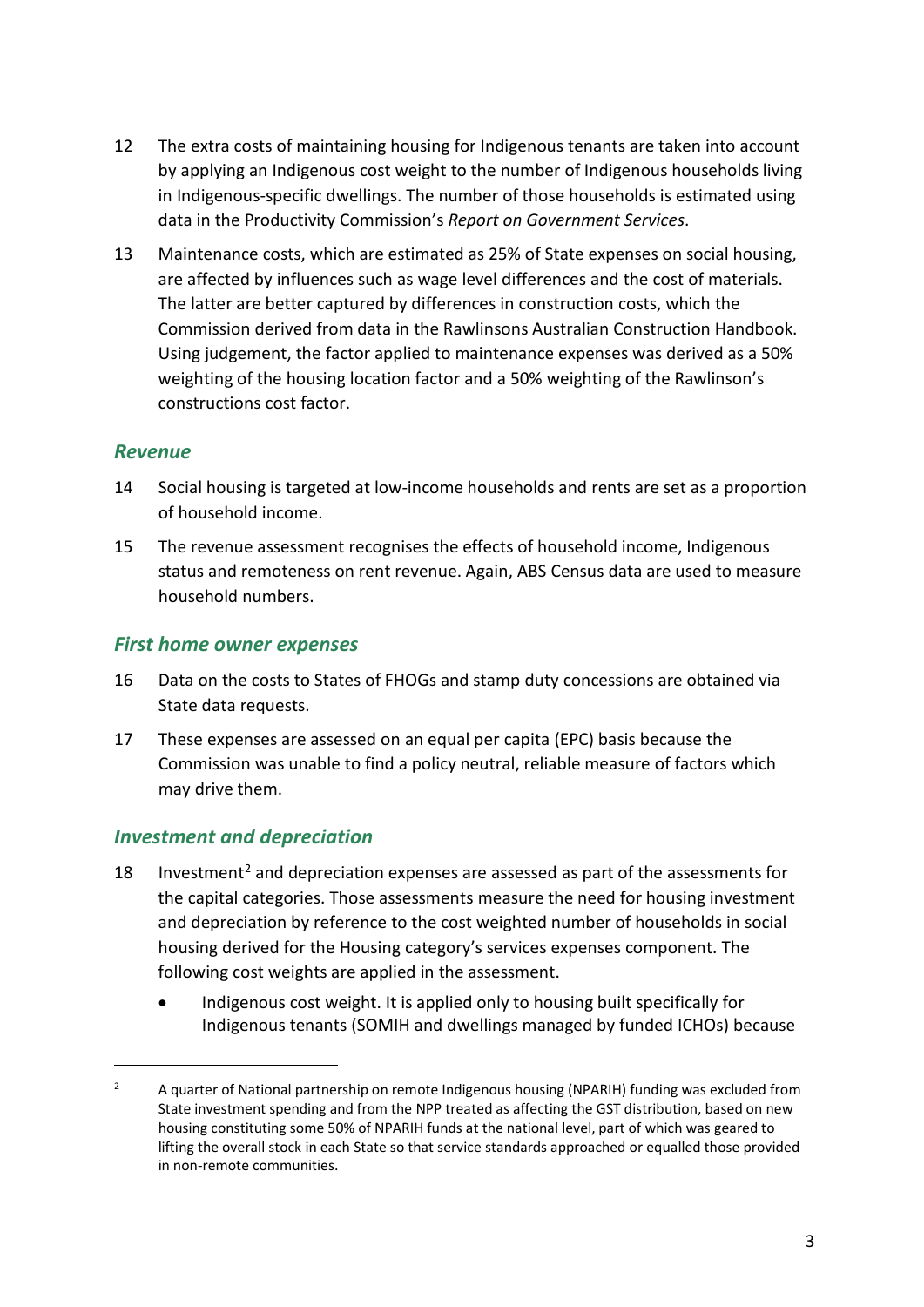this type of housing is often larger and with higher specifications than public housing or mainstream community housing.

- A capital cost disability. It allows for interstate differences in wage levels, the price of materials and other unavoidable factors affecting the cost of infrastructure. It is a simple average of the Rawlinsons-based construction cost factors and the Commission's wage costs and regional costs factors.
- 19 The Investment assessment recognises the impact of differences between States in population growth on the need for infrastructure.
- 20 The first home owner assessment does not affect State infrastructure requirements.

#### *GST redistribution*

21 [Table 2](#page-6-2) shows the GST redistributed by each component of the Housing category.

|                           | <b>NSW</b> | Vic    | Qld   | WA    | SA  | Tas | ACT   | ΝT        | Redist |
|---------------------------|------------|--------|-------|-------|-----|-----|-------|-----------|--------|
|                           | Sm         | Sm.    | \$m   | \$m   | \$m | \$m | Sm    | <b>Sm</b> | \$m    |
| Service expenses          | -99        | $-182$ | 55    | 62    | 76  | 9   | -31   | 110       | 312    |
| Revenue                   | 27         | 44     | $-16$ | $-11$ | -48 | 3   | 13    | -13       | 89     |
| First home owner expenses | 0          | 0      | 0     | 0     | 0   | 0   | 0     | 0         | 0      |
| Total                     | $-72$      | $-137$ | 39    | 51    | 27  | 12  | $-18$ | 97        | 227    |

#### <span id="page-6-2"></span>**Table 2 GST redistribution, Housing category**

Note: The GST impact of housing investment and depreciation is excluded.

<span id="page-6-0"></span>Source: Commission calculation, 2018 Update.

### **ISSUES AND ANALYSIS**

- 22 The main issues to be considered are:
	- the relative merits of Census and Australian Institute of Health and Welfare (AIHW) data on household numbers
	- the impact of the cost of land
	- the impact of policies on affordable housing
	- the assessment of FHOGs and stamp duty concessions.
- 23 The review also affords an opportunity to update the Indigenous cost weight and the estimate of the share of housing expenses represented by maintenance costs.

### <span id="page-6-1"></span>**Census data versus AIHW data**

24 Data on households in social housing are available from the Census and the AIHW. However, significant discrepancies between the two data sets were found in the 2015 Review, and the size of the discrepancies varied across States (see [Table 3\)](#page-7-0).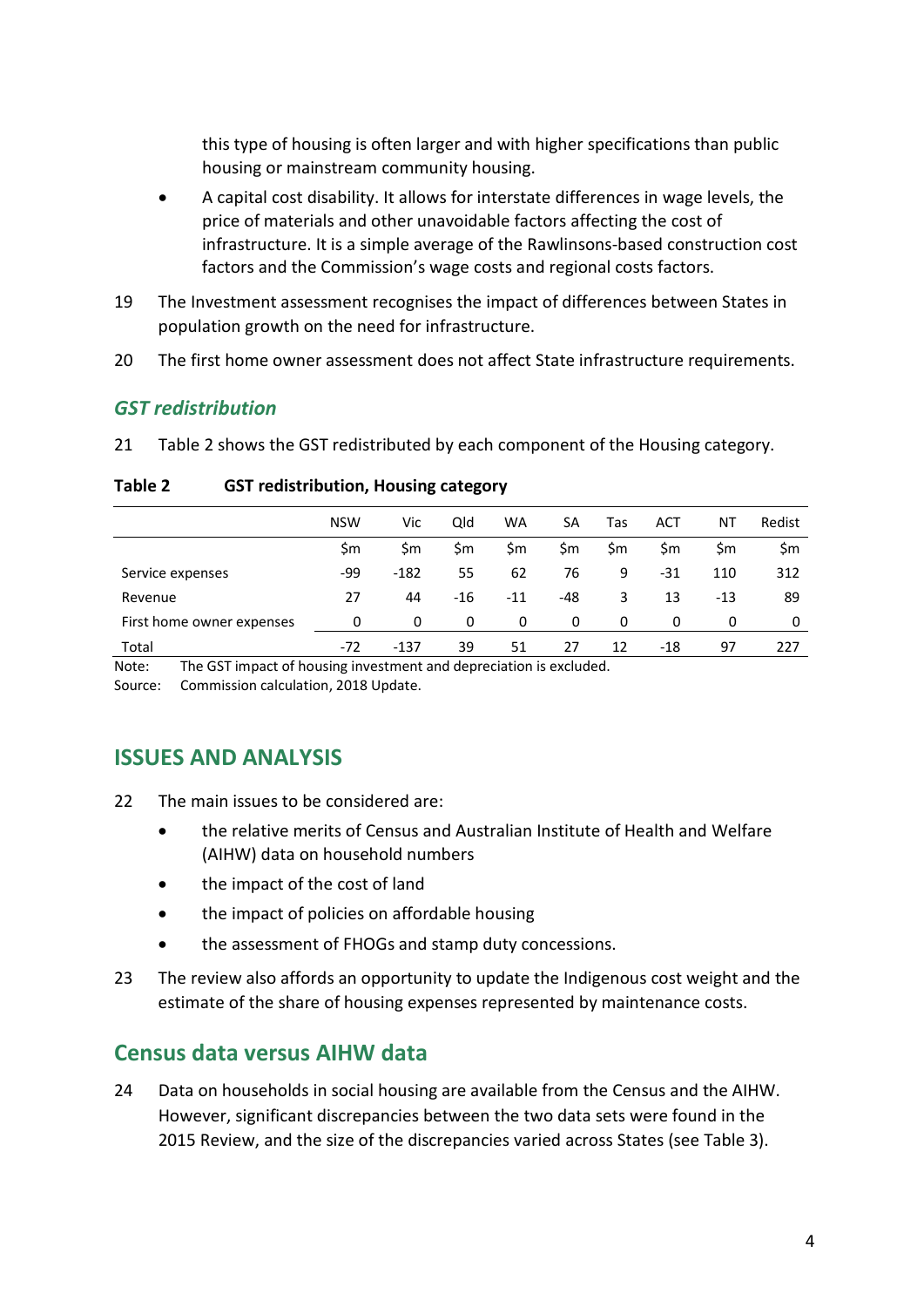#### <span id="page-7-0"></span>**Table 3 Comparison of Census and AIHW data on social housing household numbers, 30 June 2011**

|                   | <b>NSW</b> | Vic      | Old    | <b>WA</b> | SA     | Tas    | ACT     | NT (a) | Total   |
|-------------------|------------|----------|--------|-----------|--------|--------|---------|--------|---------|
|                   | No.        | No.      | No.    | No.       | No.    | No.    | No.     | No.    | No.     |
| Census households | 127 025    | 64 3 3 9 | 64 140 | 37 454    | 45 146 | 11 890 | 10 0 83 | 9425   | 369 502 |
| AIHW households   | 142 424    | 75 068   | 68 656 | 39 878    | 47 102 | 12 165 | 11 464  | 12 198 | 403 955 |
| % difference      | 12.1       | 16.7     | 7.0    | 6.5       | 4.3    | 2.3    | 13.7    | 29.4   | 9.3     |

Note: Census data cover State housing authorities and Housing co-operative/community/church groups. AIHW ICHO data for all States are the number of permanent dwellings managed by funded ICHOs. (a) AIHW note their data for the Northern Territory exclude around 5 000 remote Indigenous

dwellings. These 5 000 dwellings are included in this table.

Source: ABS, 2011 Census; Productivity Commission, *Report on Government Services 2018*, Tables 18A.4 and 18A.3.

- 25 Even though the AIHW data were available annually, the Census data were used in the 2015 Review because they were more comprehensive for community housing and the number of households with unknown Indigenous status was much lower.
- 26 That approach needs to be revisited because the discrepancies between the 2016 Census data and the AIHW data are larger than previously, especially for community housing (see [Table 4\)](#page-8-0). The 2016 Census count of households living in Housing co-operative/community/church group is lower than the 2011 Census count, despite the recent growth in community housing numbers.
- 27 The discrepancies suggest two main factors may be at play. $3$ 
	- First, the Census household/dwelling counts are affected by the incidence of non-responding (including non-response to the tenure and landlord type question) and unoccupied dwellings.
	- Second, in completing their Census forms, many community housing tenants (especially ICHO tenants) may think their properties are regular private sector rentals rather than government-supported community housing. This is illustrated by the observation that 2016 Census data show only 7 285 Indigenous community housing households whereas the AIHW data show around 21 000 Indigenous community housing households in mainstream community housing and Indigenous community housing.

<span id="page-7-1"></span><sup>&</sup>lt;sup>3</sup> Another factor contributing to the discrepancies is that there is no neat fit between the Census categories and AIHW social housing collections. For example, Census State housing authorities household counts may include tenants of land councils which report in the AIHW Indigenous Community Housing collection.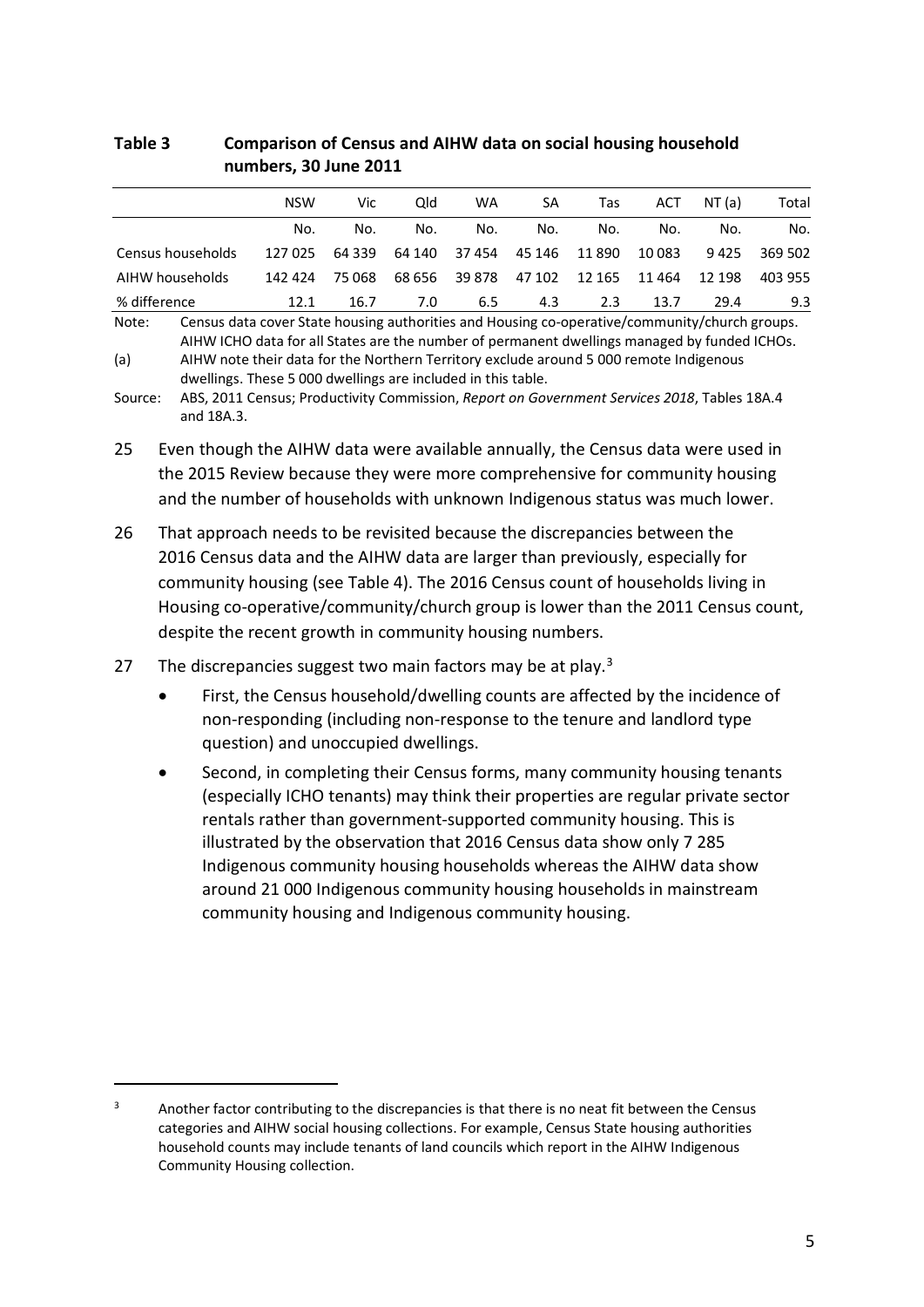|                   | <b>NSW</b> | Vic     | Qld     | <b>WA</b> | SA      | Tas     | <b>ACT</b> | NT(a)   | Total   |
|-------------------|------------|---------|---------|-----------|---------|---------|------------|---------|---------|
|                   | No.        | No.     | No.     | No.       | No.     | No.     | No.        | No.     | No.     |
| Census households |            |         |         |           |         |         |            |         |         |
| State housing     | 105 347    | 52 140  | 53 092  | 31 186    | 33 872  | 9 2 6 3 | 8576       | 7645    | 301 121 |
| Community housing | 17692      | 9886    | 8690    | 4524      | 6734    | 1743    | 553        | 1 2 1 4 | 51036   |
| Total             | 123 039    | 62026   | 61782   | 35 710    | 40 60 6 | 11 006  | 9 1 2 9    | 8859    | 352 157 |
| AIHW households   |            |         |         |           |         |         |            |         |         |
| State housing     | 113 143    | 62 995  | 53 3 26 | 32 208    | 37 646  | 7 2 5 9 | 10 606     | 9728    | 326 911 |
| Community housing | 29 901     | 15415   | 16 30 6 | 9607      | 7898    | 5812    | 634        | 2 2 9 9 | 87872   |
| Total             | 143 044    | 78 410  | 69 632  | 41815     | 45 544  | 13 0 71 | 11 240     | 12027   | 414 783 |
| % difference      |            |         |         |           |         |         |            |         |         |
| State housing     | $-6.9$     | $-17.2$ | $-0.4$  | $-3.2$    | $-10.0$ | 27.6    | $-19.1$    | $-21.4$ | $-7.9$  |
| Community housing | $-40.8$    | $-35.9$ | $-46.7$ | $-52.9$   | $-14.7$ | $-70.0$ | $-12.8$    | $-47.2$ | $-41.9$ |
| Total             | $-14.0$    | $-20.9$ | $-11.3$ | $-14.6$   | $-10.8$ | $-15.8$ | $-18.8$    | $-26.3$ | $-15.1$ |

#### <span id="page-8-0"></span>**Table 4 Comparison of Census and AIHW data on social housing household numbers, 30 June 2016**

Note: Census data cover State housing authorities and Housing co-operative/community/church groups. AIHW State housing data are the sum of public housing and SOMIH household numbers. Its community housing data are the sum of mainstream community housing and ICHO households. AIHW ICHO data for all States are the number of permanent dwellings managed by funded ICHOs.

(a) AIHW SOMIH data for the Northern Territory are dwelling numbers for June 2017. Mainstream community housing household numbers for the Northern Territory are not available; the figure included in the table is the number of dwellings.

Source: ABS, 2016 Census; Productivity Commission, *Report on Government Services 2018*, Tables 18A.4 and 18A.3.

28 Nevertheless, the 2016 Census data show a consistent and comprehensive picture of the key characteristics of social housing households counted.<sup>[4](#page-8-1)</sup>

- Indigenous households accounted for 15.9% of social housing households (compared to 15.1% in the 2011 Census)
- 82.6% of social housing households were on low incomes (defined to be those with an equivalised income of less than \$650 per week), compared to 84.6% in 2011 (defined to be those with an equivalised income of less than \$600 per week) (see [Table 5\)](#page-9-0)
	- an equivalised income of less than \$650 per week broadly aligns with average income eligibility thresholds for access to social housing for a single person [\(Table 6\)](#page-9-1).
	- this low-income threshold equates to the bottom 34% of households in the 2016 Census (the bottom 37% of households in the 2011 Census).

<span id="page-8-1"></span><sup>4</sup> Census data by remoteness are not currently available.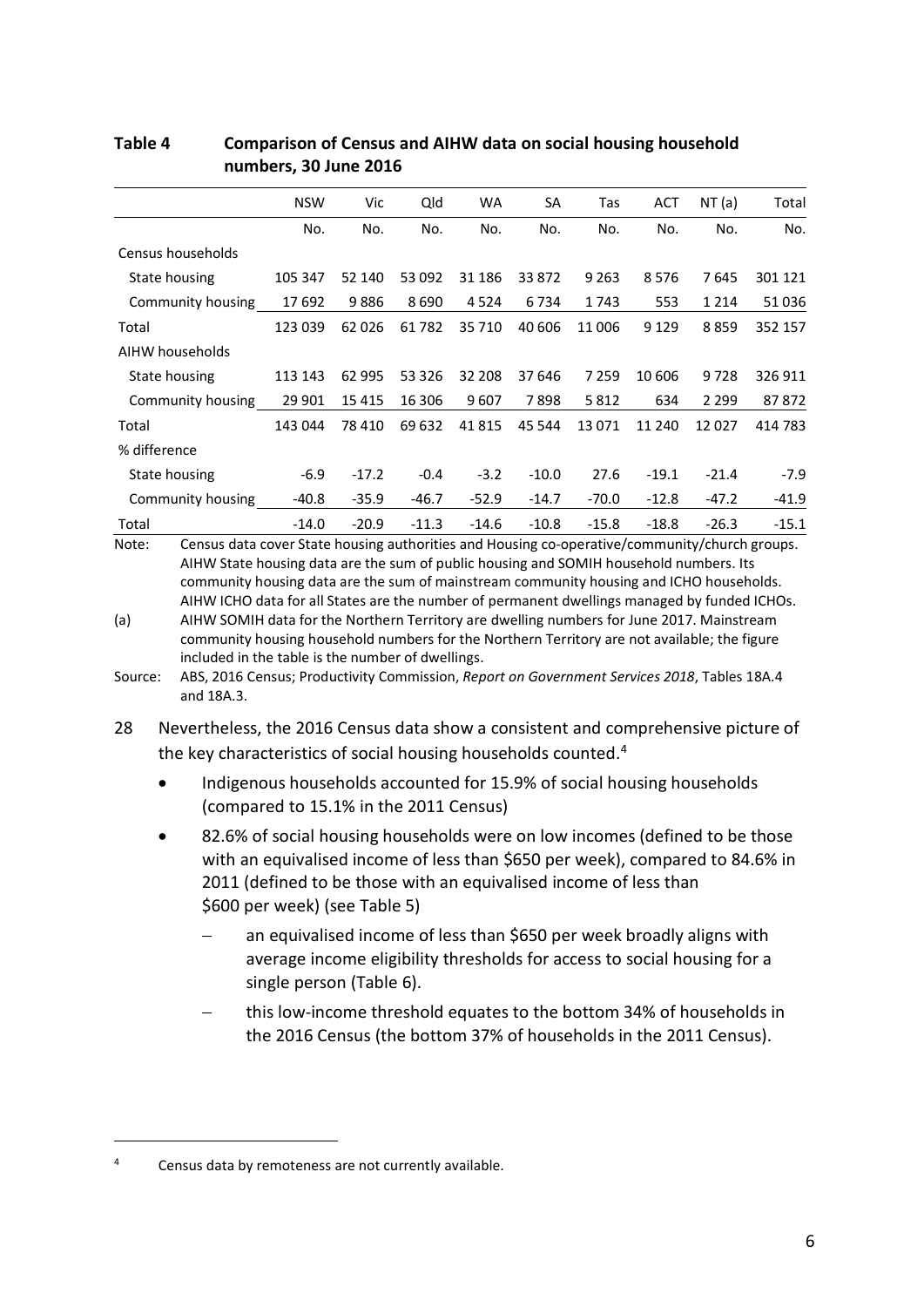|                              | <b>NSW</b> | Vic  | Qld  | <b>WA</b> | SA   | Tas  | ACT  | Νl   | Total |
|------------------------------|------------|------|------|-----------|------|------|------|------|-------|
|                              | %          | %    | %    | %         | %    | %    | %    | %    | %     |
| Low-income share of social   |            |      |      |           |      |      |      |      |       |
| housing households           | 82.8       | 83.6 | 81.8 | 81.4      | 83.1 | 85.8 | 76.8 | 83.2 | 82.6  |
| CGC calculations.<br>Source: |            |      |      |           |      |      |      |      |       |

#### <span id="page-9-0"></span>**Table 5 Low-income share of social housing households, 2016 Census**

#### <span id="page-9-1"></span>**Table 6 Social housing gross weekly income eligibility limits, 2016**

|                                 | <b>NSW</b> | Vic (a) | Qld | WA(b)     | SА      | Tas (e) | ACT     | NT (f)  |
|---------------------------------|------------|---------|-----|-----------|---------|---------|---------|---------|
|                                 |            |         |     |           |         |         |         |         |
| Single person                   | 610        | 549     | 609 | 430       | 978     | 536     | 706     | 766     |
| Couple, no dependants           | 840        | 949     | 755 | 580 $(c)$ | 1 2 7 9 | 926     | 883     | 995     |
| Single parent with two children | 1010       | 1018    | 877 | 695       | 1429    | 960     | 1 001   | 1 1 5 8 |
| Couple with two children        | 1 2 4 0    | 1018    | 999 | 815(d)    | 1580    | 994     | 1 1 1 9 | 1329    |

(a) The limits shown in the table are the income limits for 'Priority Access' housing which is for people most in need of housing. Higher limits apply to 'Register of Interest' housing which is for people who do not have an urgent housing need.

(b) Around 40% more for North West and remote areas. Higher income limits apply for people with a disability.

(c) \$580 for single income, \$670 for dual income.

(d) \$815 for single income, \$930 for dual income.

(e) Eligibility for public housing is limited to Commonwealth Health Care Card holders, but income limits also apply. For consistency purposes, the income limits provided by the Tasmanian Department of Treasury and Finance in April 2017 in their response to the Commission staff's review of what States do (Staff Research Paper *CGC 2016-14-S*, *What States Do - Housing Services*) have been included. Community housing providers may have different eligibility criteria.

(f) Eligibility limits are public housing eligibility limits.

Source: State government websites, March 2018.

- 29 While the AIHW data also contain dissections of households in social housing by equivalised total household income, Indigenous status and remoteness, there are significant gaps in the data for some States. For example, households with unknown Indigenous status account for close to 30% of public housing households in the AIHW data<sup>[5](#page-9-2)</sup> (compared to 0.9% of the Census total households number,<sup>[6](#page-9-3)</sup> although the Census Post-Enumeration Survey indicates a significant Indigenous undercount). Nor are there comprehensive dissections by socio-economic characteristics of households in mainstream community housing in Queensland while no dissections are available for mainstream community housing and SOMIH in the Northern Territory.
- 30 Overall, staff have concluded:

<span id="page-9-2"></span><sup>&</sup>lt;sup>5</sup> The rate of unknown Indigenous status across the public housing collection is around 16% for Victoria, Tasmania, South Australia, Western Australia, the Northern Territory, Queensland and the ACT combined; for New South Wales it is 100%.

<span id="page-9-3"></span><sup>6</sup> ABS, *[Census of Population and Housing: Understanding the Census and Census Data,](http://www.abs.gov.au/ausstats/abs@.nsf/Lookup/2900.0main+features100362016)* Australia*, 2016*, Cat. No. 2900.0, (http://www.abs.gov.au/ausstats/abs@.nsf/Lookup/2900.0main+ features100362016), [accessed February 2017].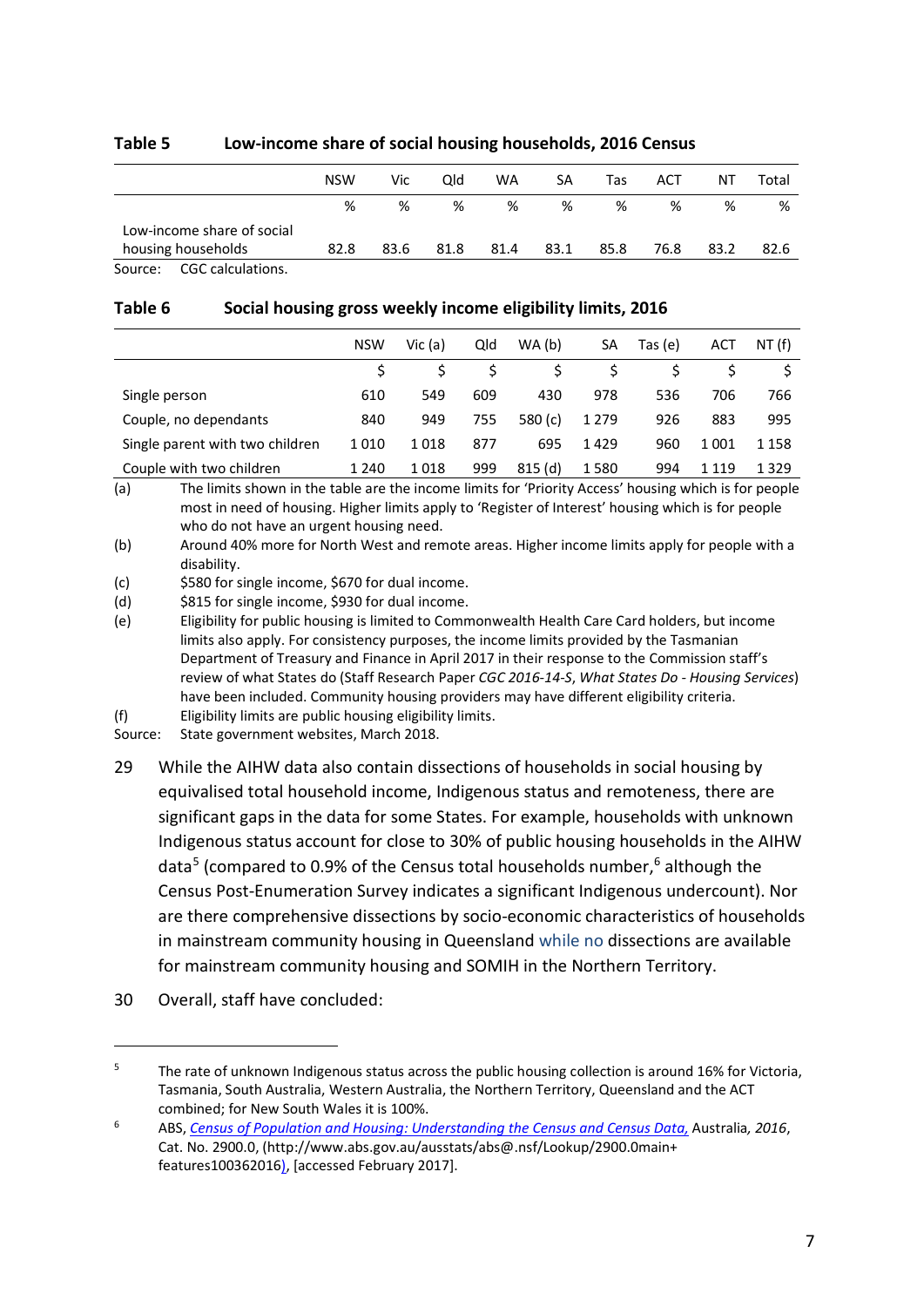- The AIHW data provide a more complete picture of the total number of social housing dwellings, especially for Indigenous community housing.
- The Census data generally provide a more reliable and more comprehensive picture of the socio-economic characteristics (income, Indigenous status and remoteness) of households in social housing than the AIHW data. They also provide a comprehensive breakdown by rent range, thereby enabling rents to be taken into account in the housing revenue assessment.
- 31 Staff, therefore, propose combining the more reliable features of both data sets. Under this approach, the more detailed Census data would be scaled up to accord, to the extent possible and appropriate, with available AIHW data for each State on households in State housing (public housing plus SOMIH) and community housing (mainstream community housing plus ICHOs). The scaling up could be done in every update because the AIHW data are available annually.
- 32 It is acknowledged this approach applies the socio-demographic characteristics of the households covered by the Census data to the extra households included by the scaling process. Staff further propose to test the validity of that assumption and make adjustments to mitigate any undue effects by reference to the detailed socio-economic data in the AIHW collections that are considered reliable and comprehensive. Sufficient work has not yet been completed to determine what, if any, adjustments might be desirable.
- 33 The revenue assessment would require a similar scaling of Census rent data to accord with available AIHW data.

Staff propose to recommend the Commission:

- agree to develop an approach which scales the more detailed Census data to accord, to the extent possible and appropriate, with available AIHW data for each State on households in State housing (public housing plus SOMIH) and community housing (mainstream community housing plus ICHOs).
- agree to staff undertaking further investigations into the possible scaling of Census rent data to accord with available AIHW data.

## <span id="page-10-0"></span>**The impact of the cost of land**

34 The 2015 Review assessment of investment in land is on an EPC basis. In its response to the Commission staff's review of what States do (Staff research paper *CGC 2016-14-S, What States Do - Housing Services*), New South Wales argued that the user cost of land is the most significant element in the provision of social housing in urban areas. It argued that higher underlying land prices in metropolitan Sydney result in higher housing rental prices compared to markets in other States. This,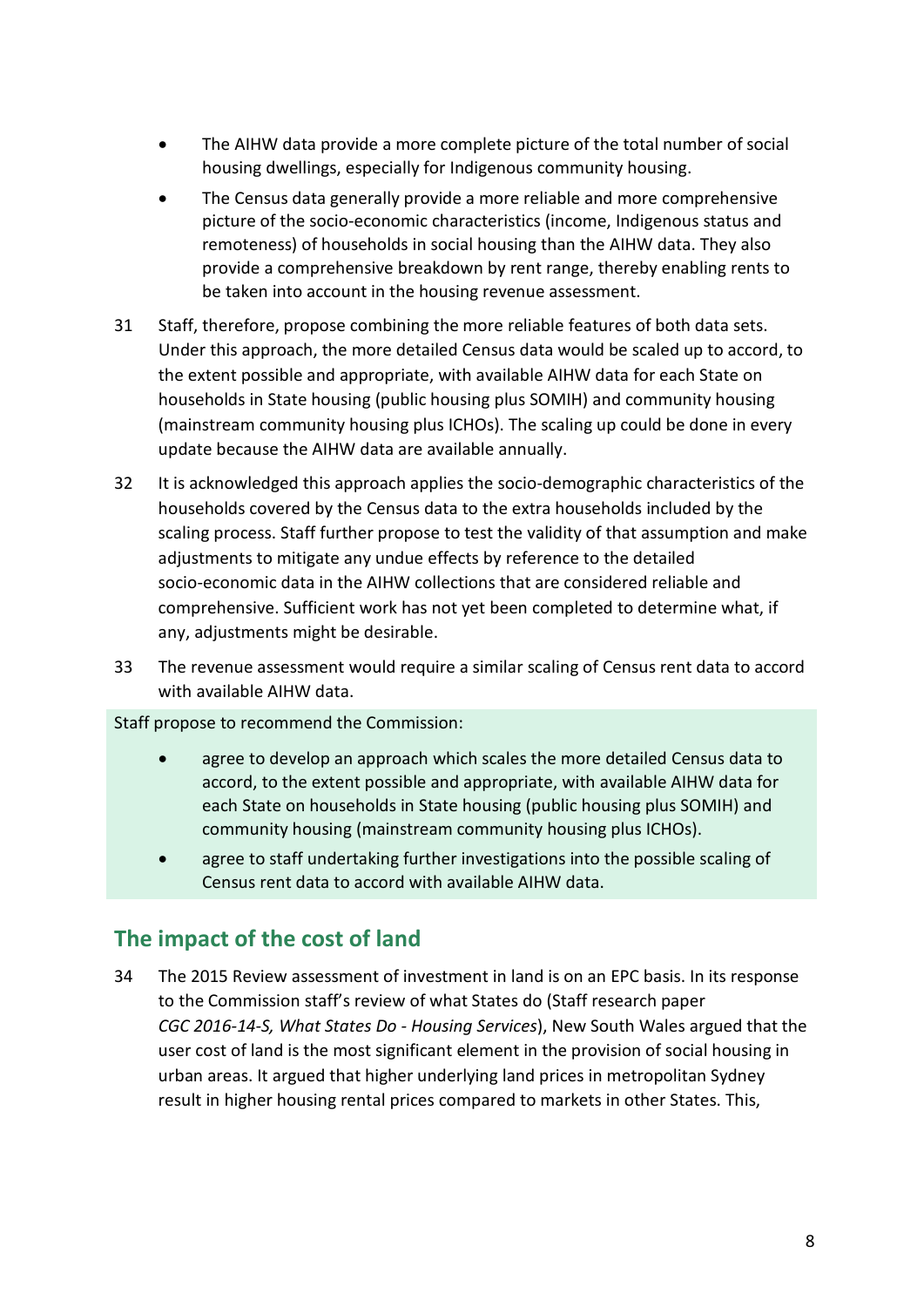combined with contribution limits for tenants, means that the current assessment methodology may be underestimating the long term cost of service delivery.<sup>7</sup>

- 35 While the value of land underneath social housing dwellings may differ between States, it would not affect the recurrent cost of providing services. The user cost of capital is a notional amount that is not reflected in the States' actual expenses. In addition, land is not depreciated.
- 36 Differential land prices would affect the value of the purchase and sale of land. However, ABS Government Finance Statistics (GFS) data show that between 2013-14 and 2015-16:
	- costs of land purchases have averaged less than \$500 million
	- this expenditure was largely offset by the receipts from the sale of land
	- as a result, net investment in land is very small (see [Table 7\)](#page-11-0).

37 Therefore, a disability assessment would not be material.

|                | <b>NSW</b> | Vic          | Qld   | WA          | SA    | Tas   | ACT(a) | ΝT  | Total excl ACT |
|----------------|------------|--------------|-------|-------------|-------|-------|--------|-----|----------------|
|                | \$m        | \$m          | \$m\$ | \$m\$       | \$m   | \$m   | \$m\$  | \$m | \$m            |
| Purchase       |            |              |       |             |       |       |        |     |                |
| 2013-14        | 40         | $-37$        | 216   | 0           | 0     | 10    |        | 136 | 365            |
| 2014-15        | 96         | -8           | 212   | $\mathbf 0$ | 1     | 16    |        | 95  | 412            |
| 2015-16        | 65         | $\mathbf{1}$ | 304   | 1           | 1     | 10    |        | 152 | 532            |
| Sale           |            |              |       |             |       |       |        |     |                |
| 2013-14        | $-29$      | $-71$        | -98   | $\mathbf 0$ | $-91$ | $-15$ |        |     | $-325$         |
| 2014-15        | -42        | -65          | $-91$ | $\mathbf 0$ | $-75$ | $-22$ |        |     | $-326$         |
| 2015-16        | $-136$     | $-58$        | -99   | $\mathbf 0$ | $-70$ | $-17$ |        |     | $-390$         |
| Net investment |            |              |       |             |       |       |        |     |                |
| 2013-14        | 10         | $-108$       | 117   | 0           | $-91$ | $-5$  |        | 115 | 39             |
| 2014-15        | 54         | $-73$        | 121   | $\mathbf 0$ | $-74$ | -6    |        | 64  | 86             |
| 2015-16        | $-71$      | -58          | 205   | 1           | -69   | $-7$  |        | 141 | 142            |

#### <span id="page-11-0"></span>**Table 7 General government and PNFC purchase and sale of land for housing purposes by State**

(a) Data for the ACT have been omitted as there appear to be some associated classification issues. Source: ABS GFS.

<span id="page-11-1"></span><sup>7</sup> New South Wales' comments on Staff Research Paper *CGC 2016-14-S, What States Do - Housing Services*.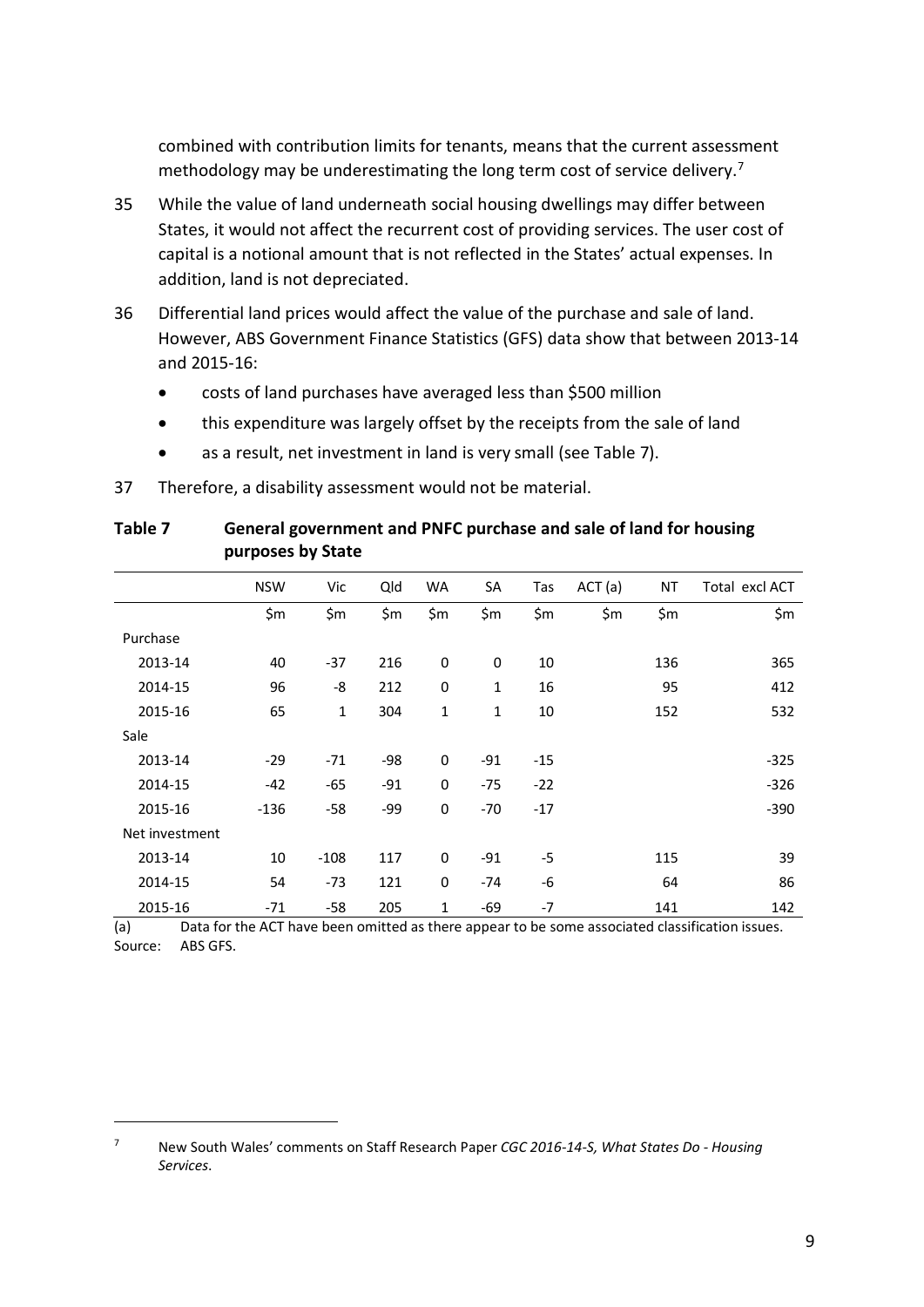States are welcome to develop a case for the assessment of the impact of land prices on the costs of providing housing services. Staff propose to recommend the Commission:

• not pursue a differential assessment of housing related land costs because recurrent expenses would not be affected by land prices and net investment in land is too small for an assessment to be material.

# <span id="page-12-0"></span>**The impact of policies on affordable housing**

- 38 Commission staff's review of what States do (Staff Research Paper *CGC 2016-14-S, What States Do - Housing Services*) suggested that Commonwealth and State governments are now giving greater policy and funding attention to affordable housing. For example, a number of States are working more intensively with the community and private sectors to increase the supply of affordable housing, while the National Affordable Housing Agreement and the successor National Housing and Homelessness Agreement both include a specific focus on affordable housing.
- 39 Affordable housing refers to housing targeted at low-to-moderate income households with rents set as a proportion of market rent. In contrast, traditional social housing is targeted at low-income households with rents set as a proportion of household income. Affordable housing is usually managed by community housing providers, and dwellings can be owned by private developers or investors, local governments, charitable organisations or community housing providers.<sup>[8](#page-12-1)</sup>
- 40 At this juncture, staff have no information on State spending on affordable housing. However, we would assume that it would be small, especially compared with spending on social housing. Most affordable housing for low-to-moderate income households with rents set as a proportion of market rent and supported through government funding has to date been developed under the National Rental Affordability Scheme (NRAS). A number of States (and local governments) have however also introduced their own 'affordable housing' programs, incentives and planning mechanisms.
- 41 AIHW's mainstream community housing dwellings data have some limitations in this area. At this juncture, there are significant inconsistencies in reporting on NRAS dwellings between jurisdictions. It is also unclear whether other affordable housing so defined is included in the data.
- 42 Therefore, staff consider it appropriate not to make a separate assessment of spending on affordable housing. Our proposal is to treat those expenses the same way as those for social housing.

<span id="page-12-1"></span><sup>8</sup> See Community Housing Federation of Australia, *Allocation, Eligibility, and Rent Setting in the Australian Community Housing Sector*, April 2014. Available from th[e Parliament of Australia website,](https://www.aph.gov.au/) (https://www.aph.gov.au/) [accessed August 2016].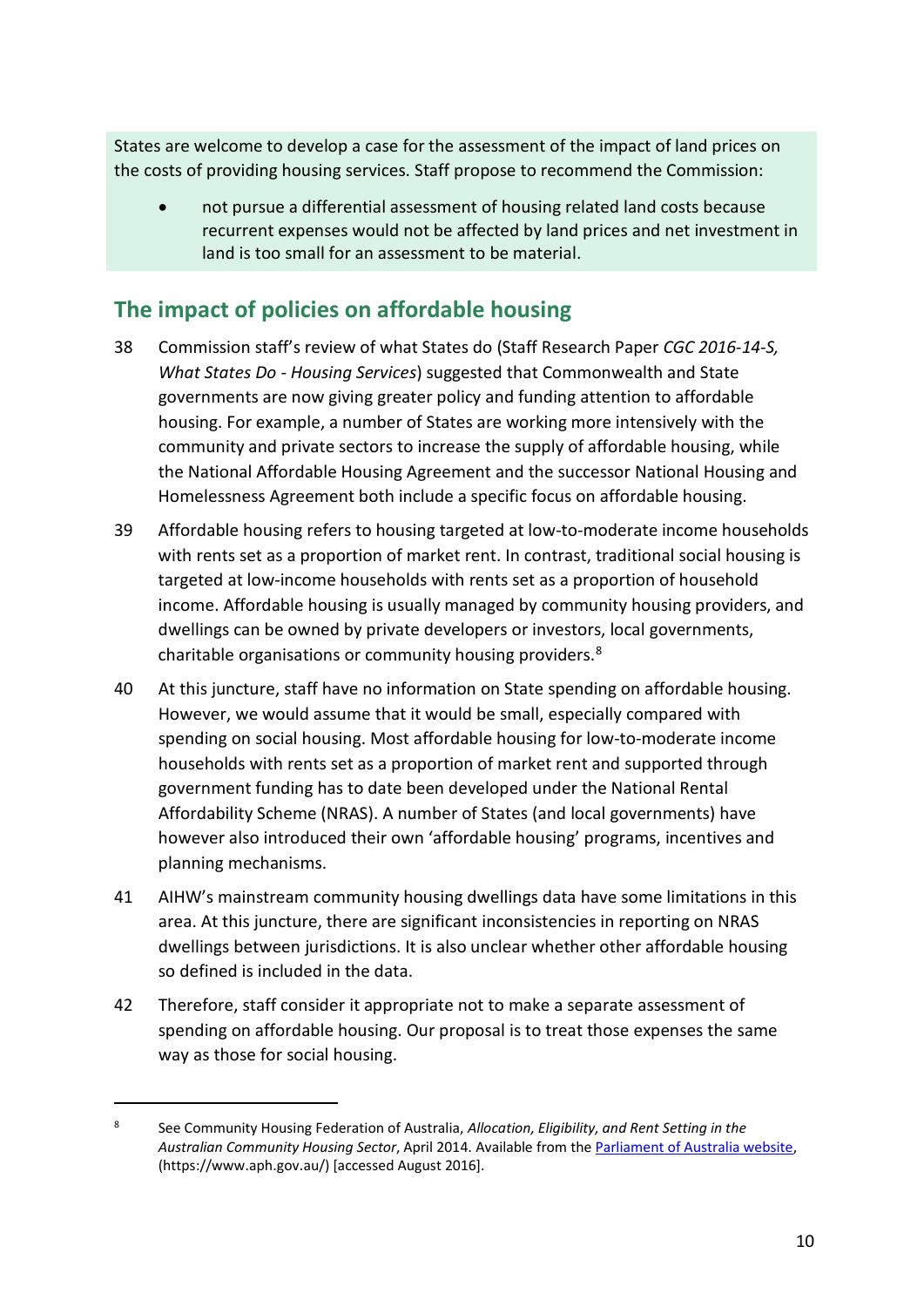43 States are welcome to provide further information on this issue.

Staff propose to recommend the Commission:

• not pursue a separate assessment of affordable housing because State expenses are likely to be small.

# <span id="page-13-0"></span>**The assessment for First Home Owner Grants and stamp duty concessions**

- 44 State expenses arising from FHOGs and stamp duty concessions expenses are currently assessed on an EPC basis and therefore do not affect the GST distribution. Most States accepted this was the most appropriate approach in the 2015 Review.
- 45 Staff consider an EPC assessment remains the most appropriate approach.
	- The only available dataset on first home owners which might be used in a differential assessment (ABS data on dwellings financed by first home buyers) was found to be not fit for purpose, partly because it covers much more than the newly built homes to which the grants are now restricted.
	- An actual per capita assessment is not appropriate because it would be affected by the differences between States in their policies on grants and concessions. Furthermore, the GST impact of such an assessment would be immaterial — it would have been only just material in the 2015 Review and the associated expenses have fallen somewhat since then.

Staff propose to recommend the Commission:

• retain the EPC assessment of FHOGs and stamp duty concessions expenses.

# <span id="page-13-1"></span>**Updating weights ahead of the Draft Report**

#### *Indigenous cost weight*

- 46 Western Australia and the Northern Territory have previously argued the Indigenous cost weights are too low and did not take account of the larger Indigenous household sizes. Conversely, Tasmania has queried the wide divergence across States in the average cost differential between SOMIH and non-Indigenous public housing.
- 47 Staff intend to update the Indigenous cost weight, calculated as operating expenses per SOMIH dwelling relative to operating expenses per public housing dwelling (excluding Indigenous households living in public housing), using more recent State data.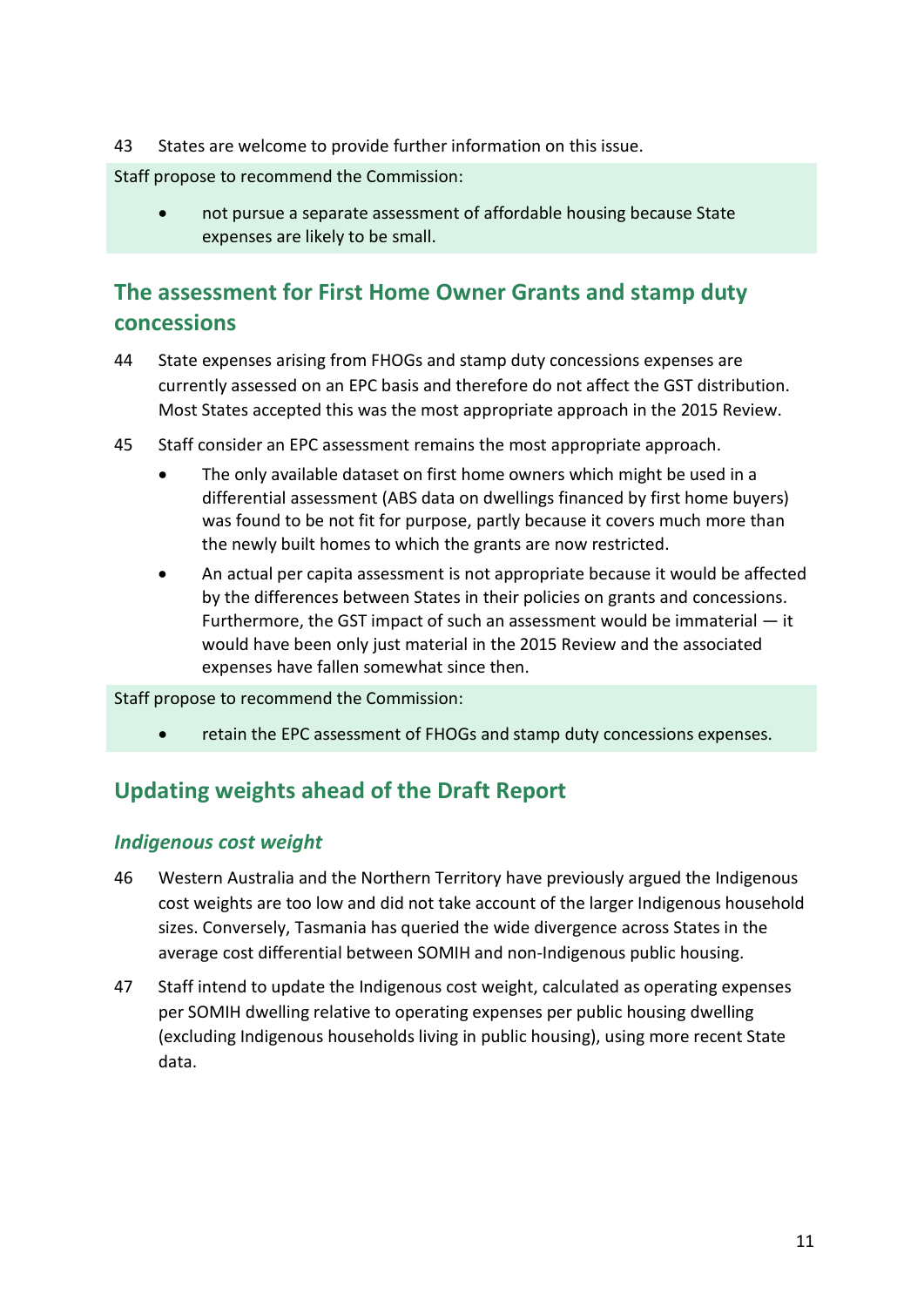### *Location factor*

- 48 Staff propose updating the share of housing expenses represented by maintenance costs (currently an estimated 25%). This share is based on State-provided data on maintenance and tenancy management costs per dwelling.
- 49 Staff propose to seek data from States on the maintenance and management costs for public housing and SOMIH dwellings (and Indigenous community housing dwellings where available), dissected by region and Indigenous status. We will also seek details of the number of dwellings used to derive those costs. The Indigenous breakdown will be used in the calculation of the Indigenous cost weight.

Staff propose to recommend the Commission:

• agree to update the Indigenous cost weight and the location factor using the latest available data.

# <span id="page-14-0"></span>**Other issues considered and settled**

<span id="page-14-1"></span>50 A location disability will be retained in the social housing expense assessment.

## **CONCLUSION AND WAY FORWARD**

- 51 The only issue requiring fresh attention in staff's view is how best to combine Census data with AIHW data, with their respective limitations, to obtain a breakdown of social housing households by Indigenous status, income and remoteness to undertake the assessment.
- 52 Staff will undertake some more detailed work comparing the Census and AIHW data with a view to scaling, to as fine a level as possible, Census dissections to AIHW total State housing (public housing plus SOMIH) household numbers at the State level and total community housing (mainstream plus ICHO) household/dwelling numbers at the State level.

### <span id="page-14-2"></span>**Proposed assessment structure**

53 Staff propose the following assessment structure in the 2020 Review.